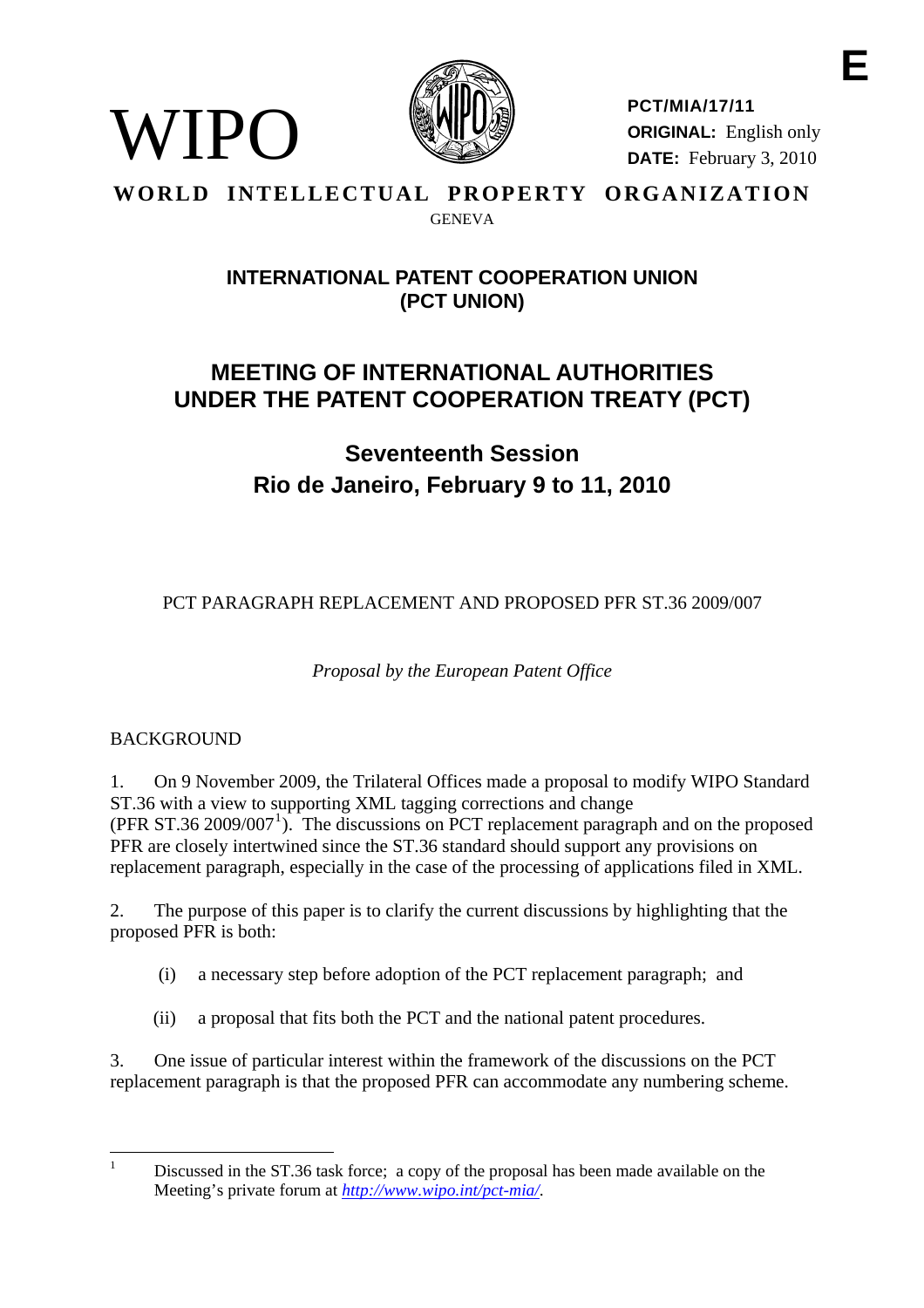#### A NECESSARY STEP BEFORE ADOPTION OF THE PCT REPLACEMENT PARAGRAPH

4. The processing of amendments, rectifications, corrections of patent applications is not yet automatic. The aim of the proposed PFR is to update the current ST.36 standard on XML so as to support the electronic processing of applications filed in XML such as international applications during the international or national phase, as well as national applications.

5. As many other national patent procedures, the PCT does not provide yet any specific provisions regarding the replacement of paragraphs, including the addition or deletion of paragraphs. The current practice consists of filing and processing substitute sheets. In the case of applications filed in XML, a conversion to an image format is effected. In order to facilitate the electronic filing and processing of modifications to applications filed or processed in XML, the page-based system needs to be complemented by a paragraph-based system. This relates essentially to applications filed and processed in XML so the update of the corresponding ST.36 standard is of primary importance.

6. In this respect, a distinction is to be drawn between changes which affect the application body and those which do not. Rectifications of the description, claims or drawings authorised by the International Searching Authority (ISA) under Rule 91 PCT, or missing parts or elements incorporated by the RO under Rule 20 PCT would result in a modification of the body of the application as filed. In the case of missing parts or elements incorporated by the RO, the record copy contains the changes. The same applies to corrections under Rule 26 PCT. In the case of rectifications authorised by the ISA, the international application as published by WIPO is affected. In the case of rectifications authorised by the International Preliminary Examining Authority (IPEA) (generally after the international publication), the corresponding information is published by WIPO separately. The proposed PFR ST.36 2009/007 would, in particular, support all these cases. Modifications that would not affect the application body, for example, rectifications of the description, claims or drawings authorised by the IPEA under Rule 91 PCT or amendments under Article 34 PCT which are either published or made available to designated Offices separately from the rest of the application are also supported by the proposed PFR.

#### A PROPOSAL THAT FITS BOTH THE PCT AND THE NATIONAL PATENT **PROCEDURES**

7. The proposed PFR introduces a new International Common Element, <document-amendments>, supporting the building up of an electronic file (further referred to as eDossier) that would enable offices to track the history of all modifications effected to the application body. The proposed PFR therefore provides more legal certainty in the processing of the application and renders the processing itself more efficient, especially from the view point of the office of second filing (Paris route) or designated Office (PCT).

8. The eDossier would indeed contain the complete history of the modifications while enabling the rollback of any modification to a previous version as well as a clear indication whether or not a specific modification was executed, that is, actually performed on the relevant part.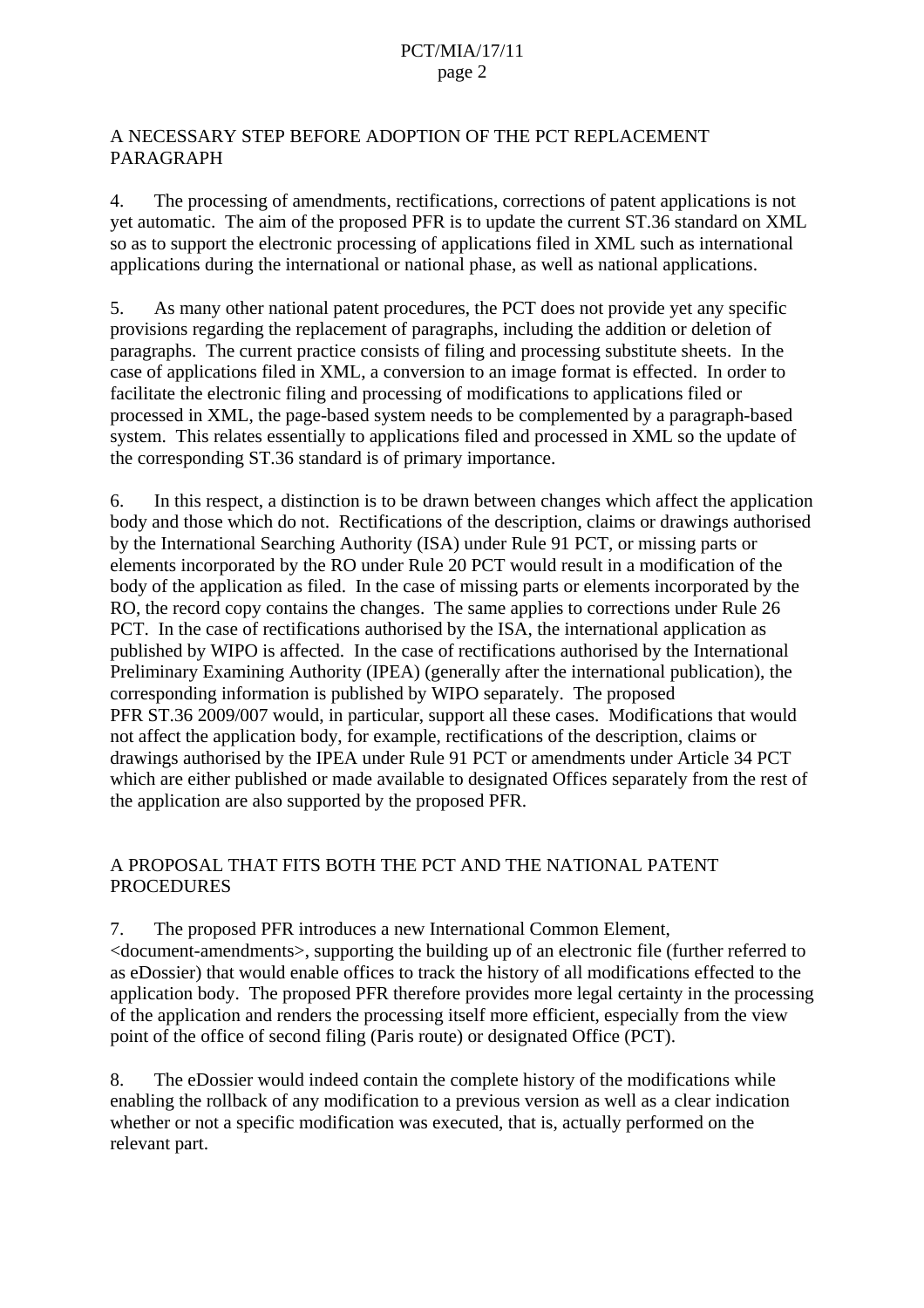#### PCT/MIA/17/11 page 3

9. Furthermore, the proposed PFR can accommodate any numbering scheme (such as for paragraphs of the description or claims, consecutive or branch numbering), including the lack of numbering. There is no aim at harmonising current national practices but rather to support any of them. The Annex to this document illustrates the proposal.

#### **CONCLUSION**

10. A common standard on XML tagging corrections and changes is highly desirable to ensure consistency between the international and national phase (PCT) as well between offices of first and second filing (Paris route). In addition, it is complementary to the common application format (CAF) project to further streamline the processing of patent applications in general. The EPO hopes that the present document clarifies the proposed PFR ST.36 2009/007 and it encourages participants to the MIA to support the adoption of the PFR thereby paving the way for adoption of paragraph replacement provisions within the PCT framework.

> *11. The Meeting is invited to comment on the EPO's proposal for a common system of marking changes to the application body in XML format.*

> > [Annex follows]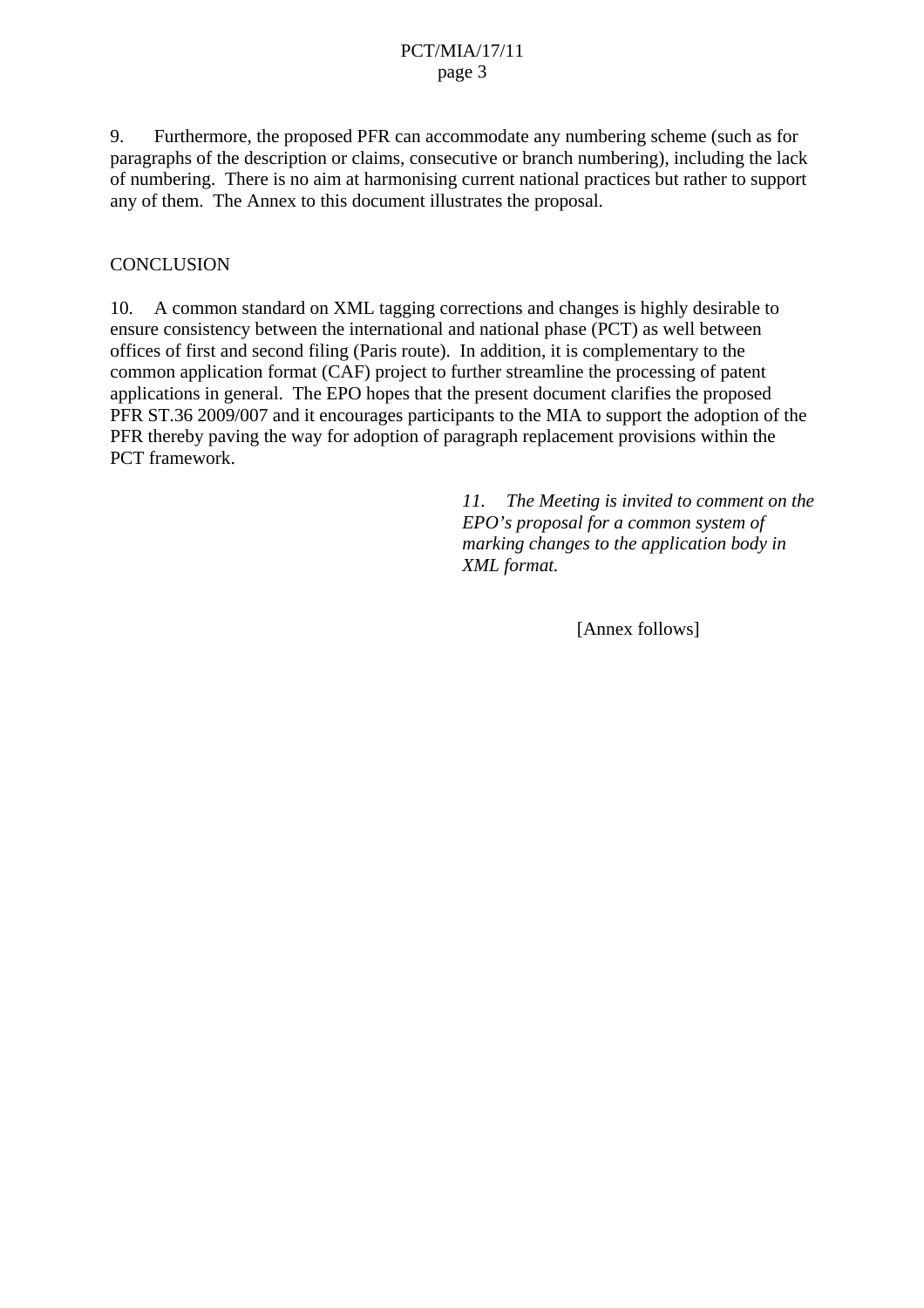#### PCT/MIA/17/11

## ANNEX

# ILLUSTRATION OF THE PROPOSED PFR (EFFECT IN THE PCT PROCEDURE)

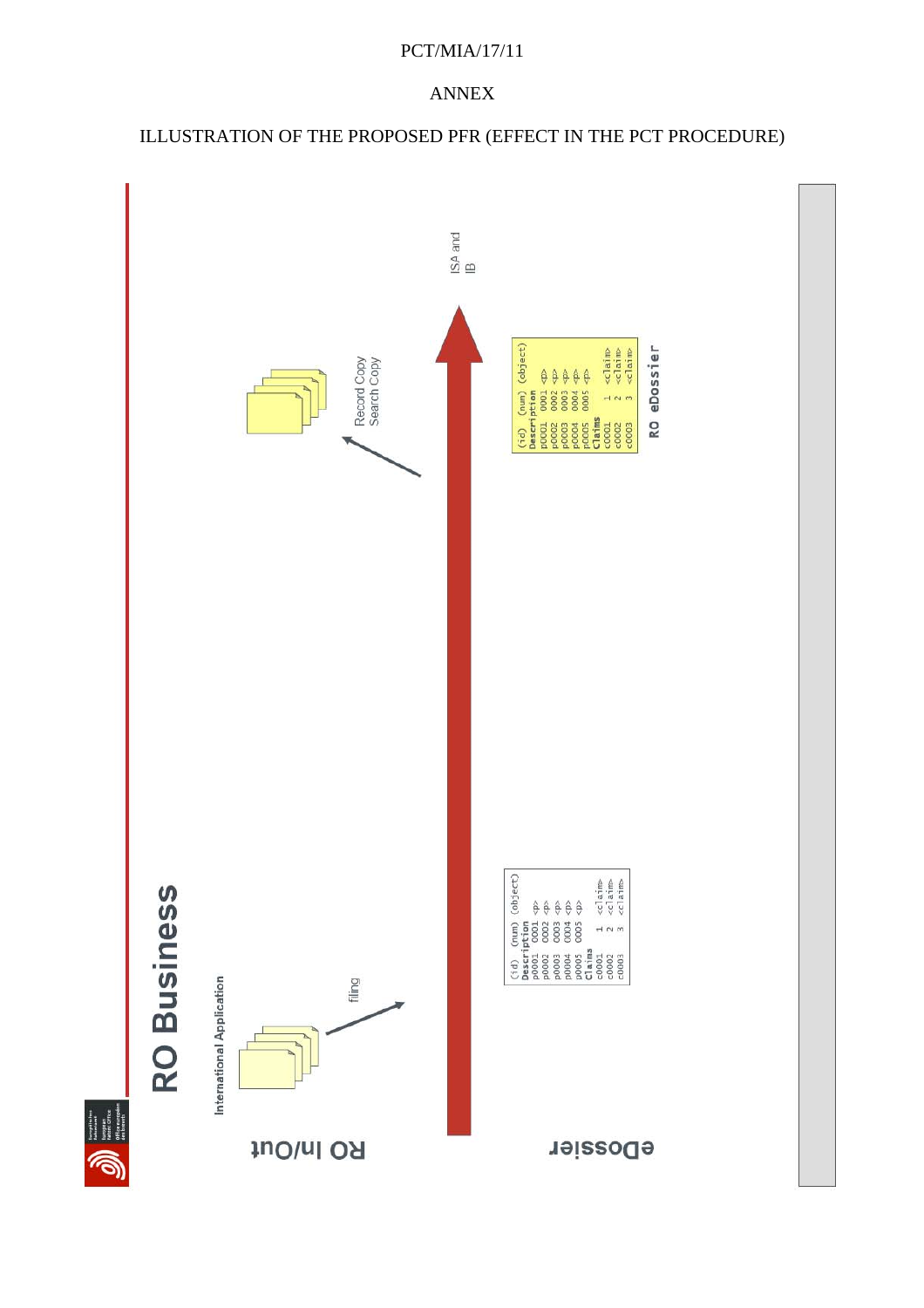#### PCT/MIA/17/11 Annex, page 2

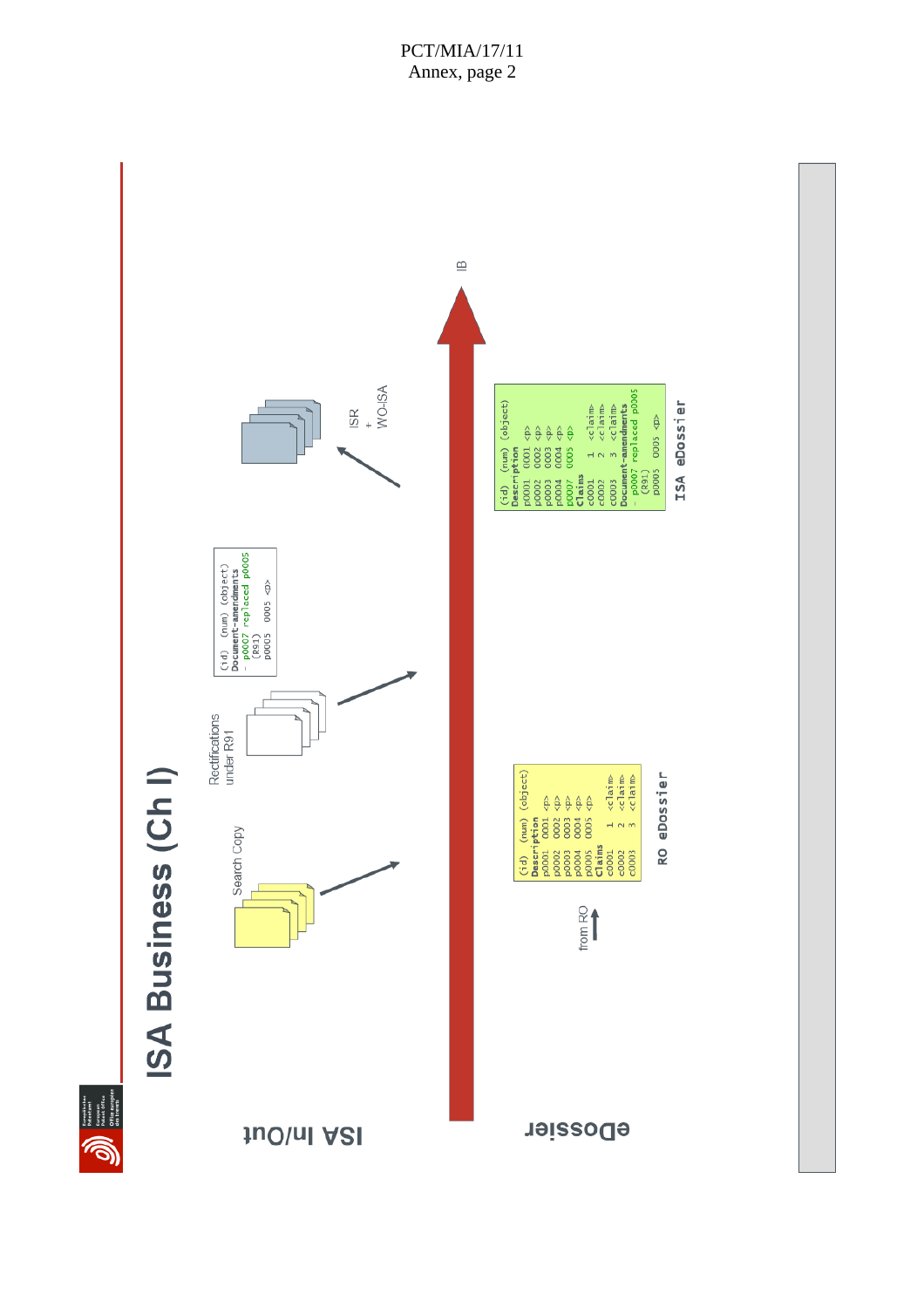## PCT/MIA/17/11 Annex, page 3

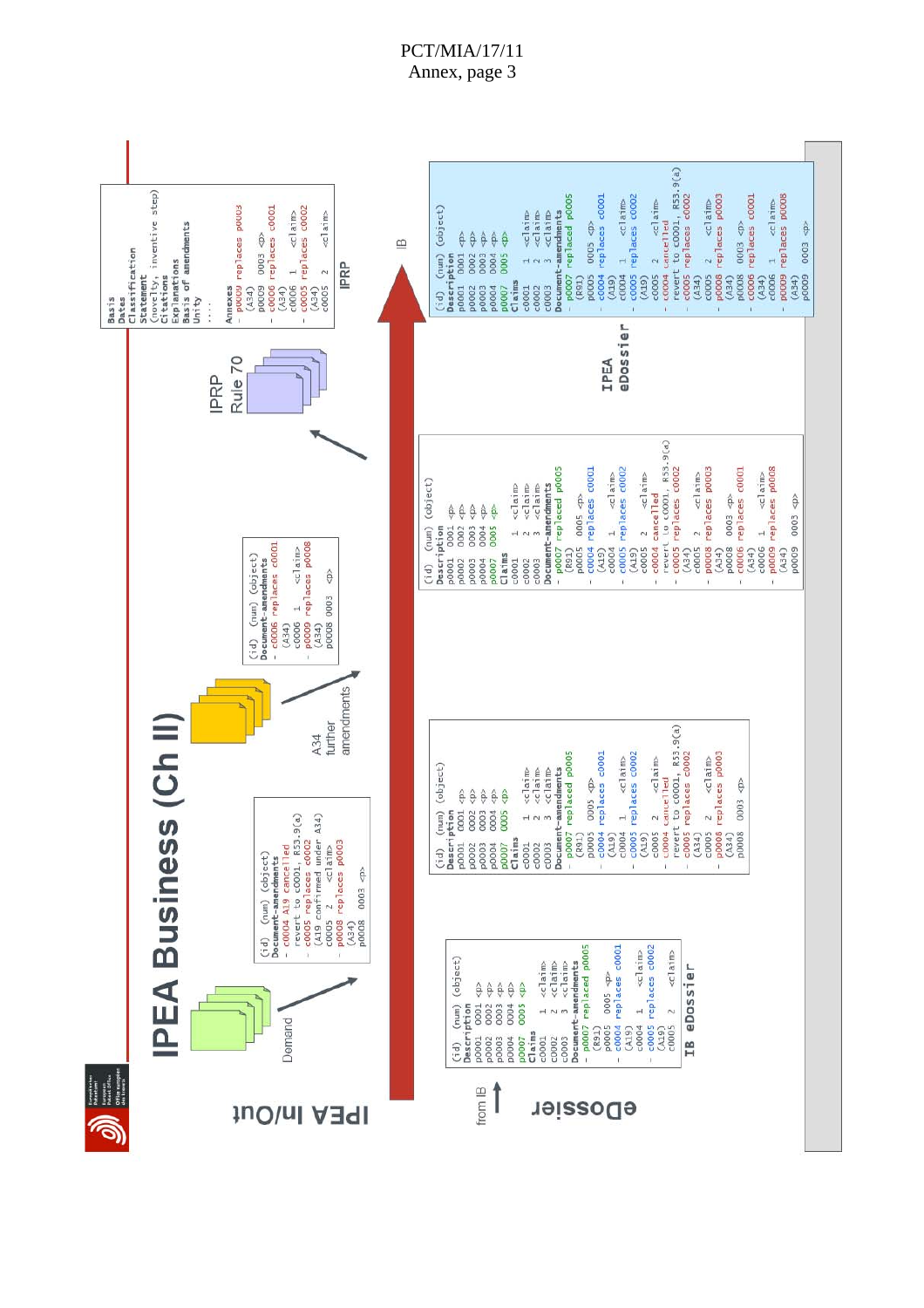



# PCT/MIA/17/11